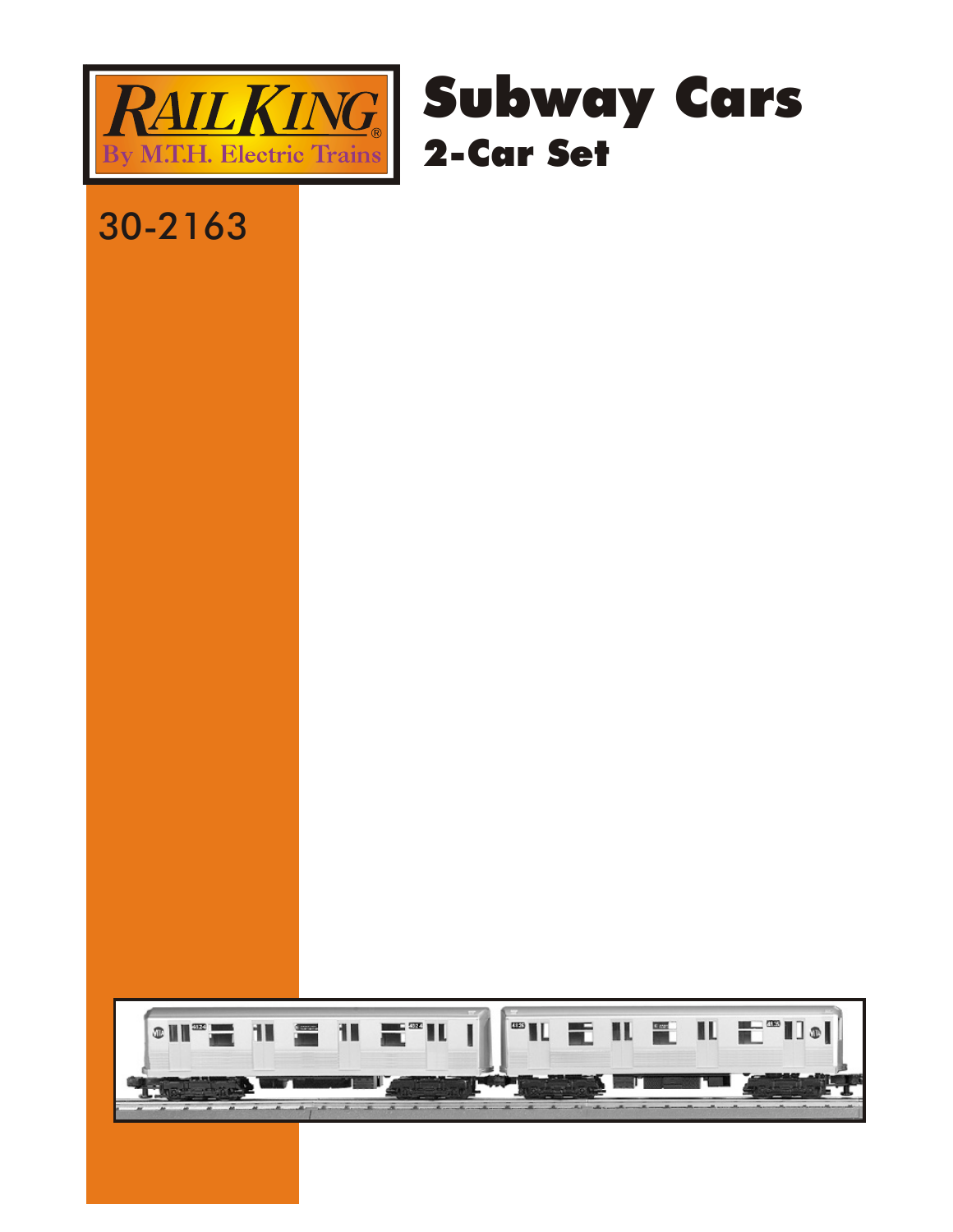## Subway Cars

## Non-powered Unit Parts

|         | <u>Name and Number</u>                                |            | Part # \$Price Per Unit |
|---------|-------------------------------------------------------|------------|-------------------------|
| 1.)     | Shell (NYCTA)(# 4600)(E)                              | FE-4200012 | *50.00                  |
| 1.)     | Shell (NYCTA)(# 4601)(E)                              | FE-4200013 | $*50.00$                |
| 1.)     | Shell (NYCTA)(# 4550)(D)                              | FE-4200014 | $*50.00$                |
| 1.)     | Shell (NYCTA)(# 4551)(D)                              | FE-4200015 | $*50.00$                |
| 2.)     | Door (rear) (silver)                                  | FE-4200004 | 6.00                    |
| 2.)     | Door (rear) (blue)                                    | FE-4200016 | 6.00                    |
| 3.)     | Door frame (rear) (silver)                            | FE-4200005 | 8.00                    |
| (4.)    | Window lens (rear)                                    | FA-4200001 | 4.00                    |
| 5.)     | Screw                                                 | IA-0000204 | 0.15                    |
| (6.)    | Screw                                                 | IA-0000025 | 0.15                    |
| 7.)     | Screw                                                 | IA-0000261 | 0.15                    |
| 8.)     | Number board (# 4600)(E)                              | FG-4200005 | 2.00                    |
|         | Number board (# 4601)(E)                              |            |                         |
| 8.)     |                                                       | FG-4200006 | 2.00                    |
| 8.)     | Number board (# 4550)(D)                              | FG-4200007 | 2.00                    |
| 8.)     | Number board (# 4551)(D) FG-4200008                   |            | 2.00                    |
| 9.)     | Window lens (fits both sides) FA-4200002<br>(E route) |            | 8.00                    |
| 9.)     | Window lens (fits both sides) FA-4200006              |            | 8.00                    |
|         | (D route)                                             |            |                         |
| $10.$ ) | Contact spring base                                   | BH-0000001 | 2.00                    |
| 11.)    | Contact springs                                       | IE-0000015 | 0.50                    |
| 12.     | Screw                                                 | IA-0000088 | 1.00                    |
| 13.)    | Spring                                                | IE-0000026 | 0.50                    |
| 14.     | Interior detail (gray)                                | FE-4200006 | 15.00                   |
| 15.     | Screw                                                 | IA-0000021 | 0.15                    |
| 16.     | Contact spring board                                  | BH-0000020 | 2.00                    |
| 17.)    | Screw                                                 | IA-0000203 | 0.15                    |
| 18.     | Bulb guide (10 1/4" long)                             | CH-0000012 | 8.00                    |
| 19.     | Socket (bulb)                                         | CH-0000013 | 1.00                    |
|         | (fits part # CH-0000014)                              |            |                         |
| 20.     | Bulb base (w/ shield)                                 | CH-0000014 | 1.00                    |
|         | (fits part # CG-0000015)                              |            |                         |
| 21.     | Bulb (14V)(grain of wheat)                            | CG-0000015 | 1.00                    |
| 22.     | Door frame (front) (silver)                           | FE-4200007 | 8.00                    |
| 23.     | Door (front) (silver)                                 | FE-4200008 | 6.00                    |
| 23.     | Door (front) (blue)                                   | FE-4200017 | 6.00                    |
| 24.)    | Window lens $($ front $)(E)$                          | FA-4200003 | 6.00                    |
| (24.)   | Window lens (front) (D)                               | FA-4200007 | 6.00                    |
| 25.     | Lens (red)                                            | FA-4200004 | 2.00                    |
| 26.     | Lens (clear)                                          | FA-4200005 | 2.00                    |
|         | 27.) Coupler (non-operating)                          | DD-4000005 | 3.00                    |
|         | (34.5mm long)                                         |            |                         |
| 28.)    | Coupler (mechanical)                                  | DD-0000009 | 3.00                    |
|         | 29.) Coupler armature                                 | DD-0000010 | 1.00                    |
|         | 30.) Washer                                           | ID-0000009 | 0.15                    |
|         | 31.) E-clip (3.0X8.0X0.5mm)                           | IF-0000002 | 0.15                    |
| 32.)    | Spring                                                | IE-0000030 | 0.50                    |
| 33.)    | Screw                                                 | IA-0000003 | 0.15                    |
|         | 34.) T-bar                                            | IG-0000001 | 0.50                    |
|         | 35.) Truck side (black)                               | DB-4200001 | 7.00                    |
|         | (left rear/right front)                               |            |                         |
| 36.)    | Truck side (black)                                    | DB-4200002 | 7.00                    |
|         | (right rear/left front)                               |            |                         |
|         | 37.) Undercarriage detail (black) FE-4200009          |            | 10.00                   |
|         | 38.) Truck (non-operating)                            | DA-0000001 | 20.00                   |
|         | (Truck side screws mount from bottom)                 |            |                         |
| 39.)    | Screw                                                 | IA-0000015 | 0.15                    |
|         |                                                       |            |                         |

| Name and Number                  | Part $#$   | \$Price Per Unit |
|----------------------------------|------------|------------------|
| 40.) Pick-up                     | BD-0000042 | 5.00             |
| 41.) Insulator (pick-up)(bottom) | BD-0000006 | 2.00             |
| 42.) Nut (2.5X5.0X7.0mm)         | IC-0000008 | 0.50             |
| 43.) Insulator (pick-up) (top)   | BD-0000026 | 2.00             |
| 44.) Spring                      | IE-0000022 | 0.50             |
| 45.) Washer                      | ID-0000009 | 0.15             |
| 46.) Chassis (non-powered unit)  | DH-4200001 | $*15.00$         |
| 47.) Insulator washer            | ID-0000031 | 0.15             |
| (clear)(5.0X9.0X0.2mm)           |            |                  |

\* **Requires Exchange**